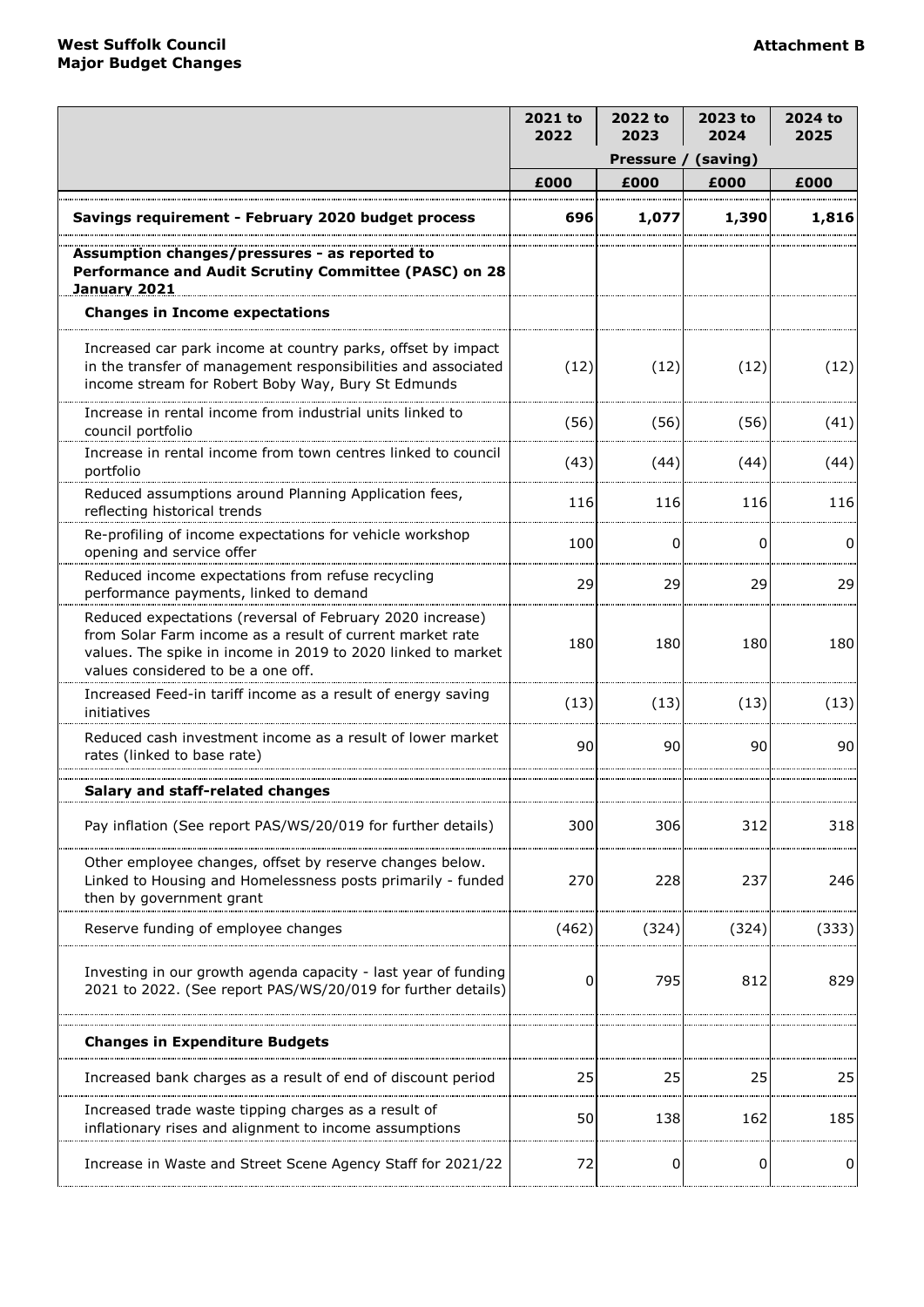|                                                                                                                                                                      | 2021 to<br>2022 | 2022 to<br>2023 | 2023 to<br>2024 | 2024 to<br>2025 |
|----------------------------------------------------------------------------------------------------------------------------------------------------------------------|-----------------|-----------------|-----------------|-----------------|
|                                                                                                                                                                      |                 | Pressure /      | (saving)        |                 |
|                                                                                                                                                                      | £000            | £000            | £000            | £000            |
| Additional waste service delivery costs - investment in new<br>Haverhill Waste Transfer Station project                                                              | 150             | 150             | 150             | 150             |
| Increase in spare parts linked to vehicle workshop                                                                                                                   | 20              | 20              | 20              | 20              |
| Change in funding for Private Sector Renewal Grants, now<br>funded from capital Disabled Facilities Grant allocation                                                 | (100)           | (100)           | (100)           | (100)           |
| Savings in Anglia Revenues Partnership running costs, linked<br>to saving initiatives and expansion of the enforcement service<br>to cover Civil Parking Enforcement | (103)           | (133)           | (114)           | (114)           |
| Increase in members locality budgets for 2021 to 2022 in<br>order to support COVID-19 spend                                                                          | 32              | 0               | 0               | O               |
| Reserve funding for additional locality budget COVID-19<br>spend                                                                                                     | (32)            | 0               | 0               | 0               |
|                                                                                                                                                                      |                 |                 |                 |                 |
| <b>Housing Benefits</b>                                                                                                                                              |                 |                 |                 |                 |
| Housing Benefits decrease in overpayments recoverable<br>linked to the roll out of Universal Credits and additional<br>upfront checks in applications.               | 384             | 375             | 367             | 359             |
| Use of Housing Benefits Equalisation reserve to offset above                                                                                                         | (286)           | (200)           | (108)           | 0               |
| Rent Rebates increase in subsidy received                                                                                                                            | (98)            | (94)            | (89)            | (84)            |
| COVID-19                                                                                                                                                             |                 |                 |                 |                 |
| Net changes/pressures as a result of COVID-19, see main<br>budget setting report                                                                                     | 1,173           | 92              | 0               | 0               |
| Fund pressure relating to Non-HRA temporary<br>accommodation from COVID-19/Homelessness reserve                                                                      | (184)           | (92)            | $\Omega$        | 0               |
|                                                                                                                                                                      |                 |                 |                 |                 |
| <b>Projects</b>                                                                                                                                                      |                 |                 |                 |                 |
| Net savings from revised project borrowing assumptions -<br>relates to various projects                                                                              | (148)           | (134)           | (139)           | (144)           |
|                                                                                                                                                                      |                 |                 |                 |                 |
| Collection Funds (See report PAS/WS/20/019 for<br>further details - values updated to reflect latest<br>position)                                                    |                 |                 |                 |                 |
| Council Tax 2020 to 2021 collection fund deficit (3 year<br>spread)                                                                                                  | 40              | 30              | 30              |                 |
| Council Tax base reduction                                                                                                                                           | 247             | 257             | 266             | 276             |
| Business Rates 2020 to 2021 collection fund deficit (3 year<br>spread)                                                                                               | 5,619           | 5,426           | 5,426           | 0               |
| Additional S31 grant received in 2020 to 2021 and set aside<br>in reserve to fund deficit                                                                            | (5,619)         | (5, 426)        | (5, 426)        | 0               |
| General Fund Replenishment - 2020 to 2021 expected deficit                                                                                                           | 1,424           | 0               | 0               | <sup>0</sup>    |
| Settlement                                                                                                                                                           |                 |                 |                 |                 |
|                                                                                                                                                                      |                 |                 |                 |                 |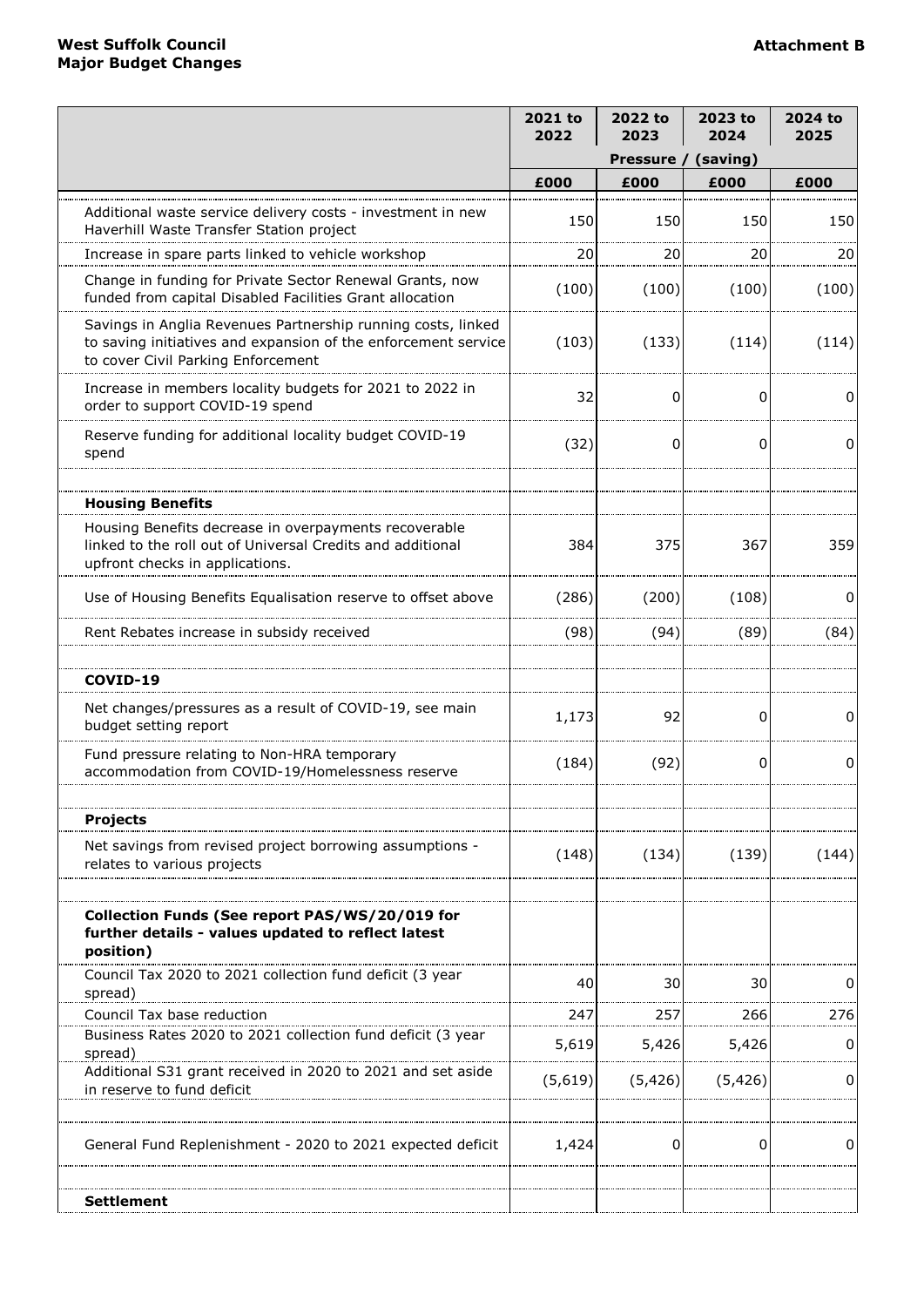|                                                                                                                                                                                                     | 2021 to<br>2022 | 2022 to<br>2023 | 2023 to<br>2024 | 2024 to<br>2025 |
|-----------------------------------------------------------------------------------------------------------------------------------------------------------------------------------------------------|-----------------|-----------------|-----------------|-----------------|
|                                                                                                                                                                                                     |                 | Pressure /      | (saving)        |                 |
|                                                                                                                                                                                                     | £000            | £000            | £000            | £000            |
| Use of New Homes Bonus including additional sum for 2021<br>to 2022 put into Strategic Priority and MTFS reserve (see<br>report PAS/WS/20/019 for further details)                                  | (700)           | (487)           | 0               | 0               |
| Use of Business Rates Retention Scheme growth - 2020 to<br>2021 only. Value of scheme uncertain beyond April 2022.<br>(See report PAS/WS/20/019 for further details)                                | (1,550)         | 0               | 0               | $\Omega$        |
| Revenue Support Grant rolled forward for one year                                                                                                                                                   | (200)           | 0               | 0               |                 |
| Rural Services Delivery Grant rolled forward for one year                                                                                                                                           | (181)           | 0               | 0               |                 |
| Business Rates Retention Baseline funding frozen for 2021 to<br>2022                                                                                                                                | 77              | 78              | 80              | 81              |
| Lower Tier Services Grant new for 2021/22                                                                                                                                                           | (193)           | 0               | 0               | O               |
| Local Authority (LA) COVID-19 Support Grant further tranche<br>for 2021 to 2022                                                                                                                     | (872)           | 0               | <sup>0</sup>    | 0               |
| Contribute LA COVID-19 Support Grant to reserve to be<br>available for impact of COVID-19 beyond £1 million provision                                                                               | 872             | 0               | $\Omega$        | $\Omega$        |
| Local Council Tax Support Grant new for 2021 to 2022                                                                                                                                                | (216)           | 0               | 0               | 0               |
| Additional Town and Parish Council Support for 2022 to 2023                                                                                                                                         | 65              | 0               | $\Omega$        | 0               |
| Estimated Sales, Fees and Charges Compensation for the first<br>quarter of 2022 to 2023                                                                                                             | (220)           | 0               | $\Omega$        | 0               |
| Other minor budget changes                                                                                                                                                                          | (34)            | (85)            | (75)            | (52)            |
| Net balance as reported to PASC - 28 January 2021                                                                                                                                                   | 709             | 2,212           | 3,192           | 3,783           |
| Other changes made after PASC report:                                                                                                                                                               |                 |                 |                 |                 |
| Public Sector Decarbonisation - anticipated savings in<br>electrical energy following £1.4 million external funding bid<br>(supported by £0.4 million match funding from invest to save<br>reserve) | (44)            | (53)            | (53)            | (53)            |
| Vacancy Management/ Restructure/Growth Posts review                                                                                                                                                 | (540)           | (1,030)         | (1, 360)        | (1, 360)        |
| Provision to bring General Fund balance up to £5m policy<br>level (see Section 151 report - appendix C)                                                                                             | 82              | 0               | 0               | 0               |
| Start of Transformation Programme, savings delivered in<br>2021 to 2022 (majority on-going).                                                                                                        | (207)           | (160)           | (160)           | (160)           |
| Adjust Business Rates Retention (BRR) forecasts to reflect<br>government NNDR1 return for 2021 to 2022, and amended<br>consumer price indexation across the MTFS                                    | (100)           | 81              | 142             | 205             |
| Impact negated through contribution (to)/from reserves of<br>above BRR forecasts                                                                                                                    | 100             | (81)            | (142)           | (205)           |
| Business Rates 2020 to 2021 collection fund deficit (3 year<br>spread) - reprofiling of spread above to reflect recently<br>confirmed government regulations                                        | 10,301          | (4,644)         | (4, 644)        | $\mathbf 0$     |